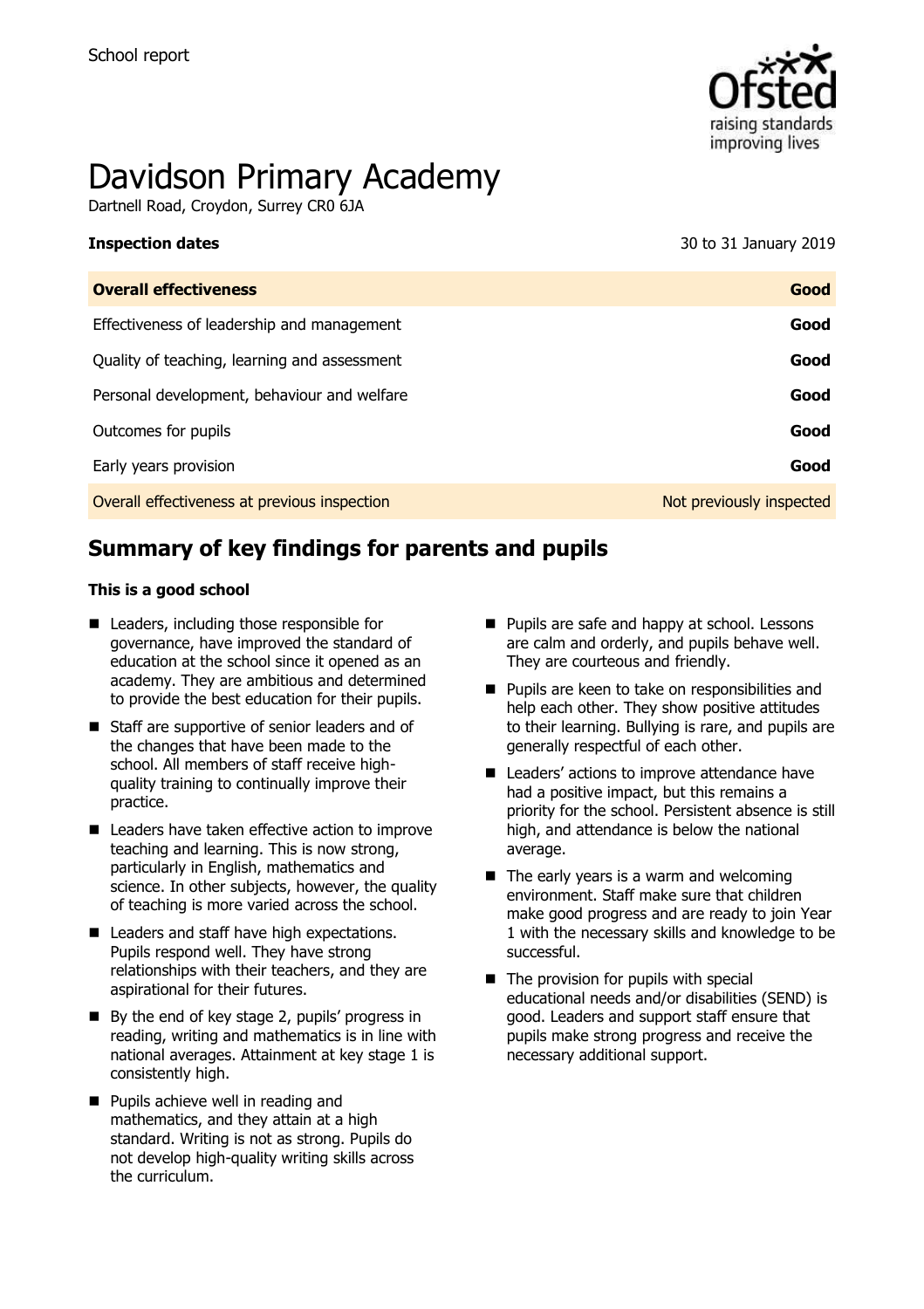

# **Full report**

### **What does the school need to do to improve further?**

- Give pupils more opportunities to develop their writing skills across the curriculum so that they can confidently produce high-quality extended pieces of writing.
- **Ensure that the quality of teaching and learning in subjects other than English and** mathematics is strong across the school.
- **Ensure that levels of attendance continue to improve, particularly for pupils who are** persistently absent.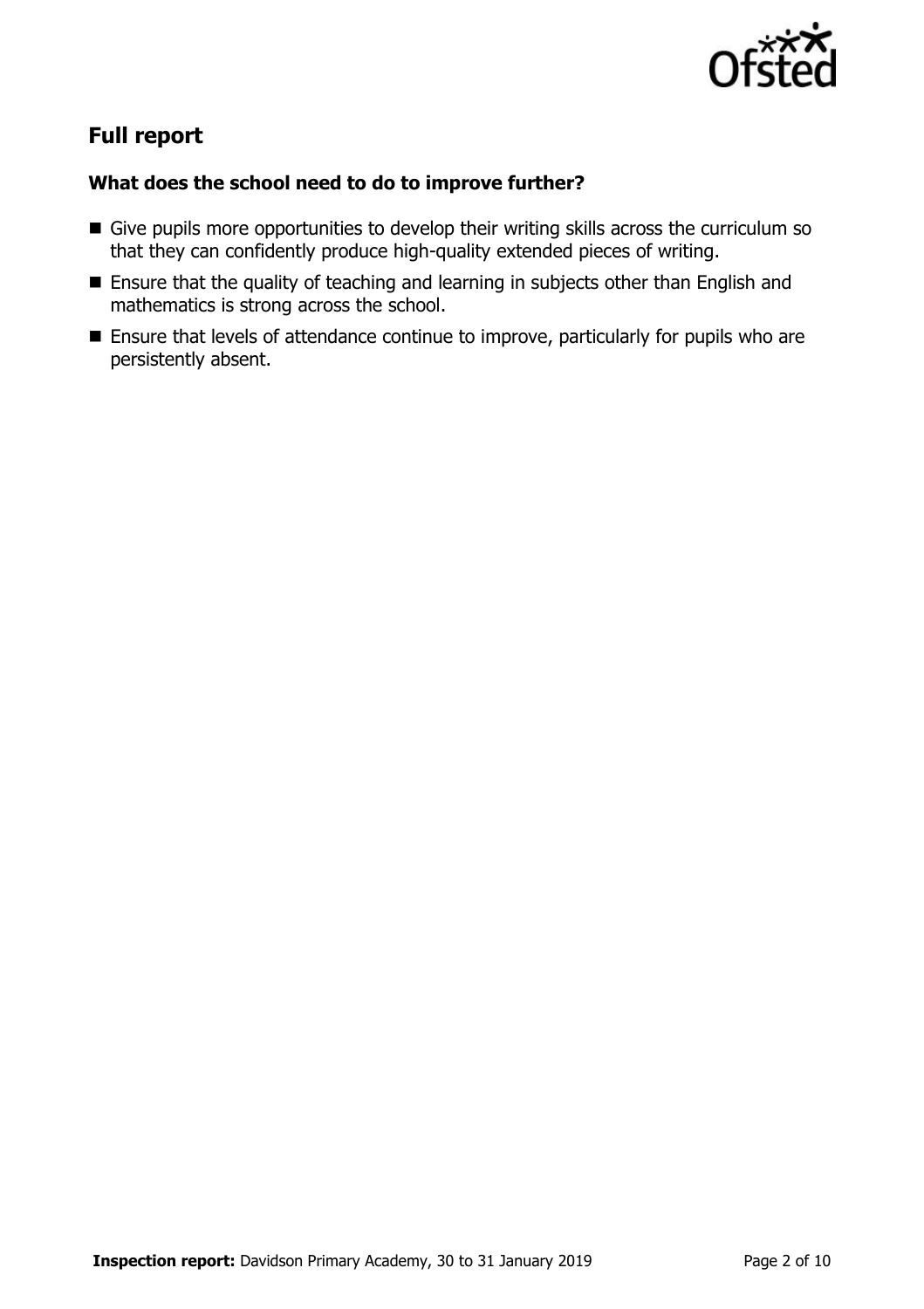

# **Inspection judgements**

#### **Effectiveness of leadership and management Good**

- The school has gone through a period of significant change since it opened in April 2016. Frequent changes in senior leadership and teaching staff have threatened the stability of the school. The executive headteacher and leaders from the trust have worked hard to give pupils consistency in their learning. They have recruited and retained high-quality staff who are committed to improving the school further.
- Staffing is now stable. The restructured leadership and management team has clearly defined roles and works as a cohesive group. Leaders review the impact of their actions continuously, refining and amending strategies to ensure that they make a positive difference. Leaders are well supported by staff, who share their ambitious vision for the school.
- Middle leaders are increasingly responsible for monitoring the teaching and learning in their areas. All are relatively new in post and benefit from a coaching programme led by experienced leaders from within the trust. As a result, they carry out their roles effectively.
- Staff are held to account for their pupils' progress. Teachers and support staff spoke positively about the training that they receive, and they value working with other schools in the trust. They know that changes have been made for the right reasons. Teachers new to the profession are well supported.
- Leaders have high expectations. All members of the school community have welcomed this. They work together to ensure that pupils achieve good outcomes. Leaders have put in place various actions to improve pupils' aspirations, such as increasing levels of pupils' responsibilities. As a result, pupils know the importance of working hard and doing well.
- Leaders make sure that pupil premium funding is used effectively. They have sharpened their planning for how it is spent so that pupils receive personalised support. This takes different forms, such as specific interventions to improve learning in English and mathematics, funding for additional resources and school trips, and extra-curricular activities.
- The school provides good support for pupils with SEND. Leaders have a secure understanding of pupils' different needs, and they ensure that support is tailored so that these pupils make good progress. This support is monitored regularly. Increasingly, pupils' needs are identified at an early stage. Additional funding is used effectively so that pupils with SEND get individual help and specialist support, such as speech and language therapy.
- The school has a broad curriculum. Leaders have developed a topic-led curriculum, and pupils enjoy events and visits that enhance their learning, such as themed days and visits to local places of interest. However, the quality of curriculum delivery varies across the school. Some subjects, such as music and modern foreign languages, vary in quality in certain years. Leaders need to ensure that subjects are consistently strong across the school.
- Leaders promote spiritual, moral, social and cultural development well, and they ensure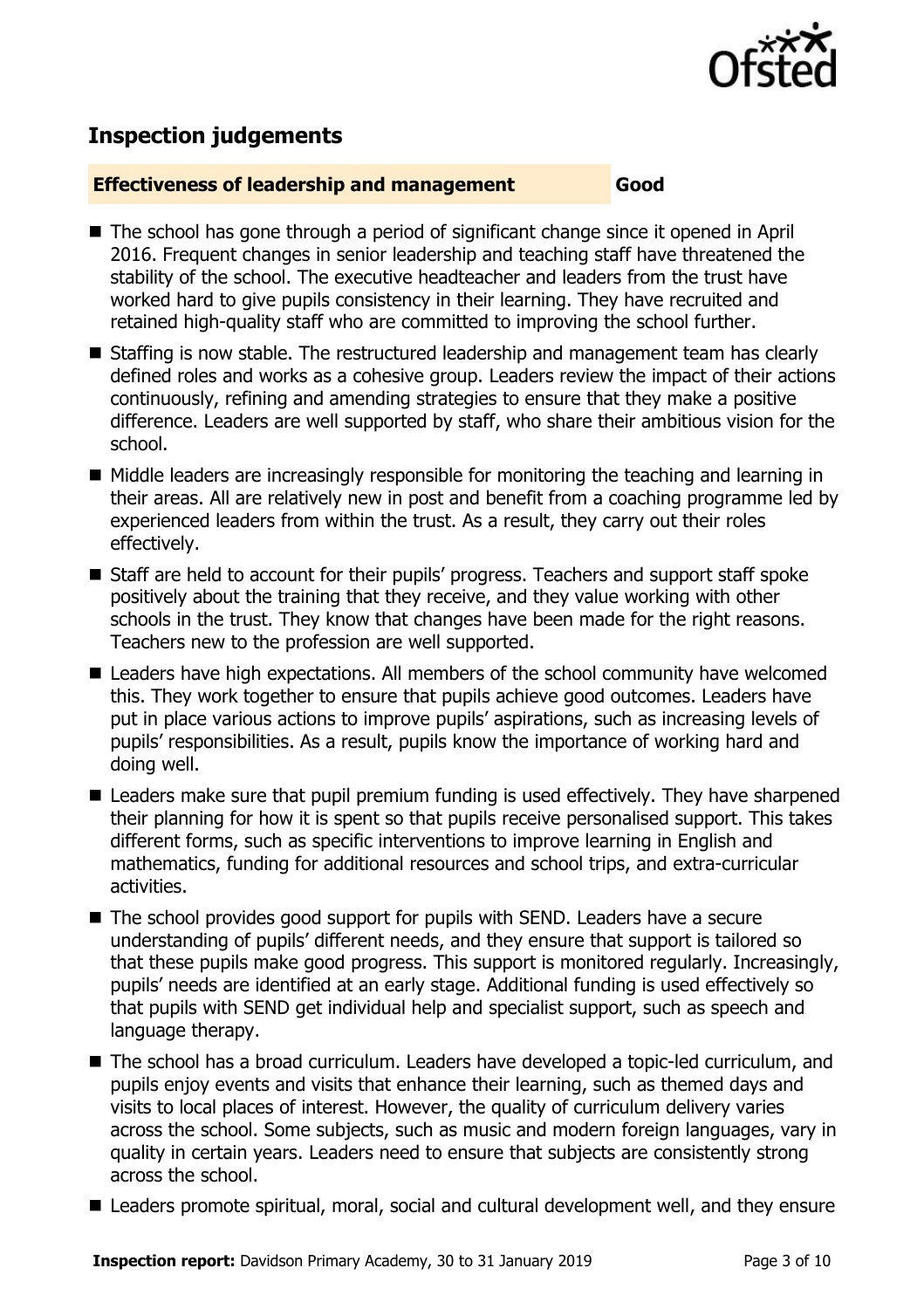

that this is weaved through the curriculum. School rules are closely linked to British values, teaching respect and tolerance of people from different backgrounds. As a result, pupils show a good understanding of different cultures and religions.

- Leaders make sure that the sport premium funding has a positive impact on pupils' lifestyles. A specialist sports coach helps teachers to deliver high-quality physical education lessons. Play leaders run active sessions at lunchtime, and pupils enjoy the variety of sports activities on offer. Pupils also participate in local sports events, such as the Croydon Schools Swimming Gala.
- Leaders' work to gain the support and trust of the local community is ongoing. Parents and carers are increasingly positive about the changes to the school. The parent teacher association has started to thrive, and it regularly raises funds for the school.

#### **Governance of the school**

- A local governing body works across all schools in the trust, and it has some involvement in monitoring the work of school leaders. School leaders are accountable to the board of trustees, which oversees all aspects of the school's work.
- Trustees and governors carry out their statutory duties effectively. Some are new to the role and have completed training to improve their skills, such as understanding school performance information and specific safeguarding training. Governors and trustees hold leaders to account, and they have a good understanding of the school's strengths and areas for development.
- Trustees and governors visit the school regularly, and they work with school leaders to review actions.

#### **Safeguarding**

- $\blacksquare$  The arrangements for safeguarding are effective.
- Leaders ensure that pre-recruitment checks on all staff are completed. Members of staff receive regular training, and they understand their role in ensuring that children are safe in their care. Leaders respond promptly to any concerns that are raised about pupils. They carefully consider individual concerns, and they do not hesitate to make referrals to external agencies when necessary. The safeguarding team has established strong relationships with vulnerable pupils and their families. The team follows up any concerns relentlessly so that the right help and support is given.
- **E** Leaders are acutely aware of local risks to pupils. They use a range of approaches to teach pupils about how to stay safe in and out of school. Older pupils, for example, learn about the dangers of knife crime and gang culture through visits from local police. Pupils learn about safety through assemblies, workshops and personal, social, heath and economic education lessons. Pupils confidently told inspectors that they feel safe at school.

#### **Quality of teaching, learning and assessment Good**

■ Teachers have established routines in lessons that help to create positive learning environments. Warm relationships are evident between teachers and pupils. As a result,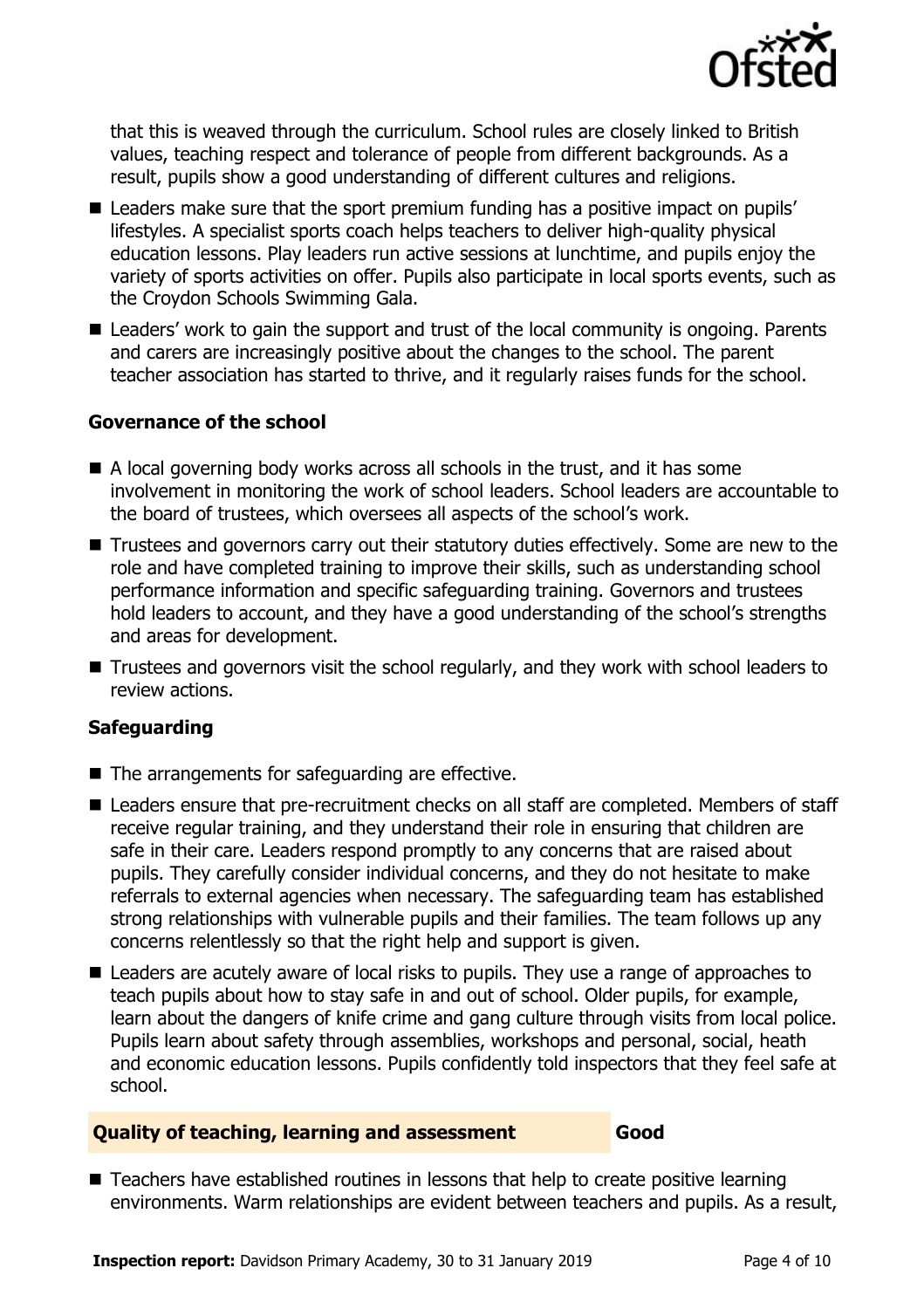

pupils want to do well.

- Teachers are reflective and keen to develop their practice as much as they can. The school's focus on mathematics this year, for example, has helped them to develop ways to challenge the most able pupils. This is starting to have an impact, and staff are refining the mathematics programme so that it suits pupils' needs and abilities.
- Teachers demonstrate strong subject knowledge. They model work to pupils so that they know exactly what is expected of them. Teachers use a range of resources to capture pupils' interests. Support for pupils with SEND is generally good, particularly for pupils with one-to-one support.
- Reading has been given a higher profile through the opening of a new key stage  $1$ library. Pupils' reading develops well as they move through the school as a result of effective teaching.
- Joint marking of pupils' work and sharing good practice with other teachers have resulted in teachers being increasingly confident and accurate in their assessment of pupils' work.
- Teachers use assessment information to identify underachievement, and they plan lessons to address this. They know that pupils in Year 5 and Year 6 have significant gaps in learning, particularly in English and mathematics, due to a legacy of weak teaching. Teaching in these areas is particularly strong and is 'plugging' gaps in knowledge and skills.
- $\blacksquare$  In subjects other than English and mathematics, the quality of teaching and learning is more varied. In science, pupils cover a variety of topics in depth, and they can use their investigative skills to conduct experiments. However, teaching and learning in history, geography and French are less strong. As a result, pupils' levels of understanding and skills are limited in some year groups.
- Teachers develop pupils' writing skills primarily in English lessons. Texts are used to inspire different genres of writing, such as the retelling of mythical stories. In subjects such as history, geography and religious education, pupils' work is often based on worksheets that do not allow pupils to write creatively or at any length.

#### **Personal development, behaviour and welfare Good**

#### **Personal development and welfare**

- The school's work to promote pupils' personal development and welfare is good.
- **Pupils like their school. They enjoy many aspects of their lessons, and they talk** enthusiastically and confidently about what they have learned.
- Inspectors observed pupils working well collaboratively in many classes. They share ideas and help each other when trying to work out challenging tasks.
- **Pupils have many opportunities to take responsibility. They feel listened to through the** work of the school council. Elected pupils help leaders with aspects of school improvement, such as discussing ideas for raising attendance levels. Other responsibilities include pupils' parliament, prefects and house captains. Pupils take their roles very seriously and do not want to let the school down.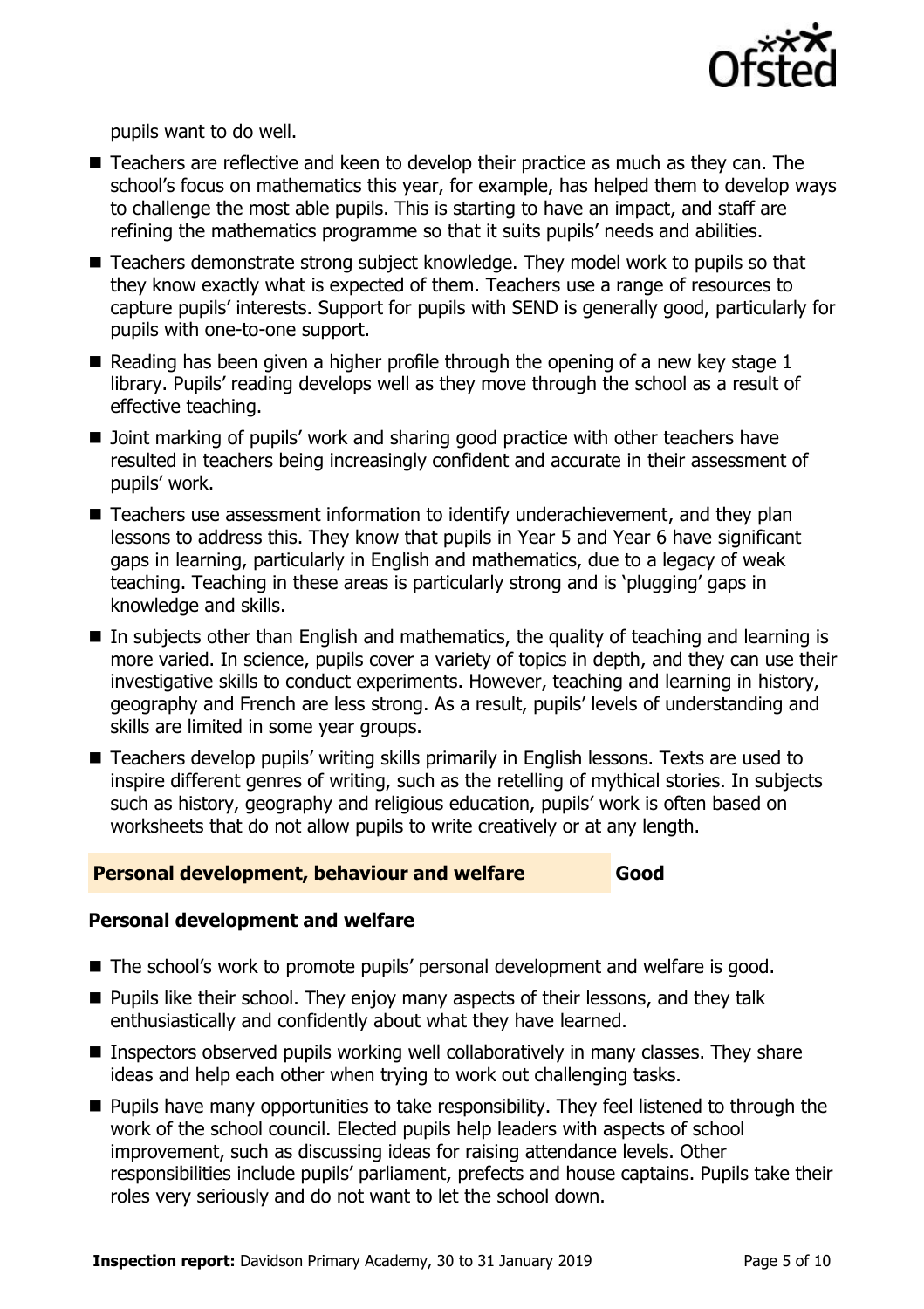

- Pupils are respectful of people from other backgrounds. 'Language Ambassadors' help new arrivals who speak English as an additional language. They make sure that new pupils, from Reception to Year 6, feel welcomed and settled at the school.
- **Pupils generally take pride in their work. Books are well presented in most subject** areas.
- **Pupils feel looked after in school. They said that site security, trust in staff and the** opportunities to speak freely and confidentially about problems they might have help them to feel safe. They are knowledgeable about e-safety. Bullying is rare, but pupils say that teachers deal with any incidents quickly.
- The school promotes an active and healthy lifestyle to all pupils.

### **Behaviour**

- The behaviour of pupils is good.
- **Pupils are generally well behaved in lessons and around school. They are polite and** friendly to staff and visitors.
- Off-task behaviour occurs in some lessons, usually if the work is not suitable or too easy, but this is occasional. A very small number of pupils present challenging behaviour. Leaders and staff have appropriate measures in place to deal with this effectively.
- Attendance has improved considerably in the last year. However, it is still below the national average. Rates of persistent absence have almost halved through leaders' ongoing work in this area.

#### **Outcomes for pupils Good**

- Pupils, including disadvantaged pupils and pupils with SEND, make good progress. Work in pupils' books shows strong progress over time in a range of subjects, particularly English and mathematics.
- $\blacksquare$  In 2018, Year 6 pupils' progress was in line with the national average in reading, writing and mathematics. This helps to ensure that pupils are well prepared for secondary school.
- $\blacksquare$  Pupils achieve well in key stage 1. Attainment at the expected standard in reading, writing and mathematics is consistently above average.
- **Phonics is taught well. Staff have a consistent approach to teaching phonics.** Consequently, pupils can apply their skills to decode and sound out new and difficult words. A high proportion of pupils achieved the expected standard in the 2018 Year 1 phonics screening check. Older pupils read fluently and have appropriately challenging texts.
- While most pupils can write at age-related expectations, the proportion achieving at the higher standard has been consistently below the national average. Work in books shows that pupils do not have many opportunities to apply their writing skills across the curriculum.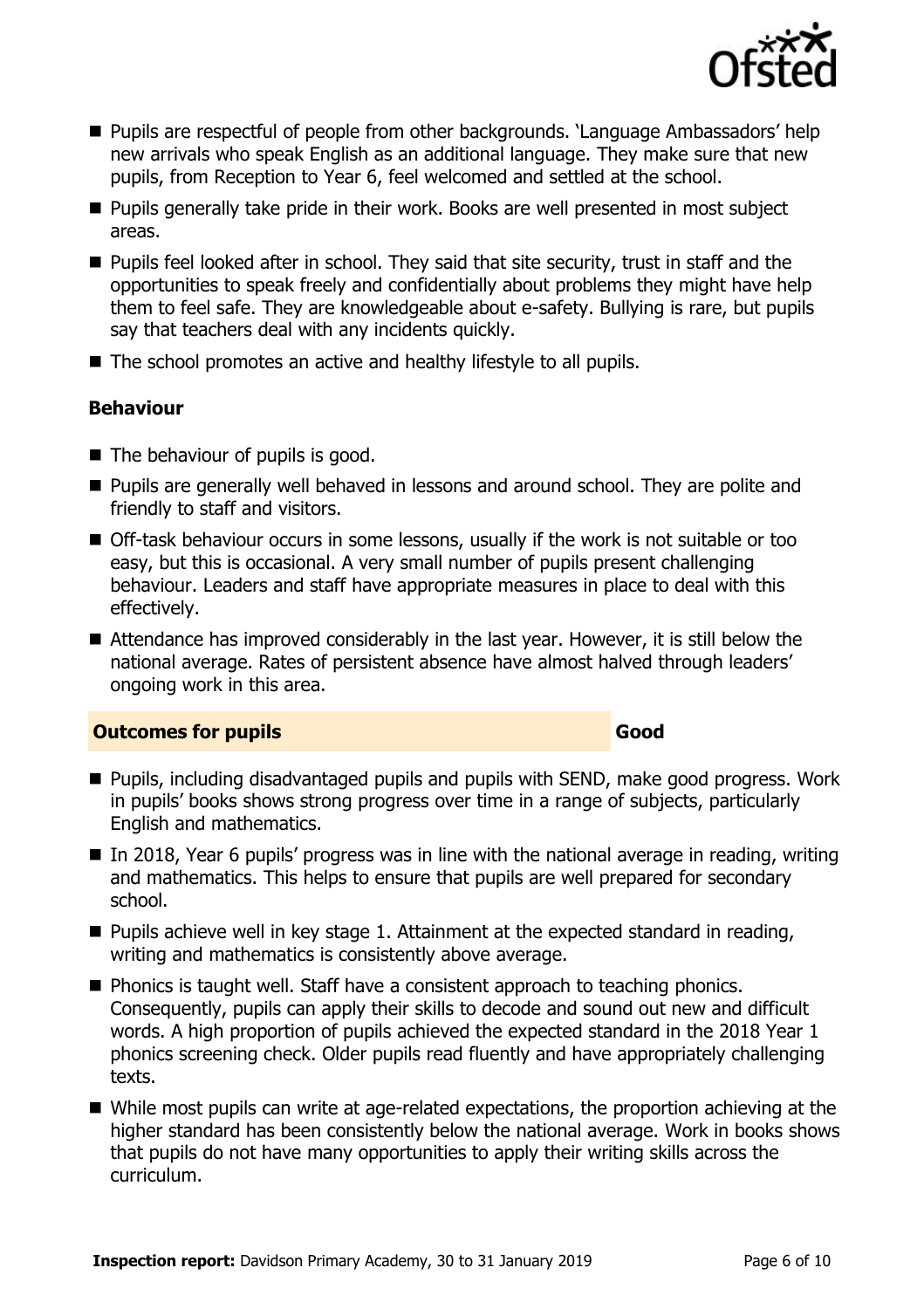

### **Early years provision Good**

- Leaders and staff in early vears have created a rich learning environment, indoors and outdoors. As a result, children make good progress from their starting points, that are typically low for their age, and they are well prepared for Year 1.
- Observations of children's learning and reviews of children's work support staff assessments of strong progress, including for disadvantaged children. The development of writing is a particular focus for improvement in the early years. Leaders have taken effective action to address this, such as giving children more opportunities to write for purpose, and using 'finger gym' to improve coordination and pencil grip.
- The proportion of children achieving a good level of development has been below average for the last two years. This is improving as leaders increasingly check pupils' progress thoroughly and pinpoint areas of development to target for each child. This information is used to plan activities that develop children's learning effectively.
- Staff use skilful questioning and interact well with children. They encourage children to think and make links between their learning. For example, adults prompted children playing in the snow to have conversations and make predictions about snow formation and melting. Staff demonstrate strong practice and a good knowledge of how children learn.
- Children play well together and follow staff instructions promptly. Occasionally, there are issues with sharing toys and resources, but staff praise good behaviour and teach children the importance of cooperating with each other.
- Safeguarding arrangements in early years are effective. Staff have appropriate training, and they ensure that children are well looked after. Parents are confident that their children are safe and happy in Reception.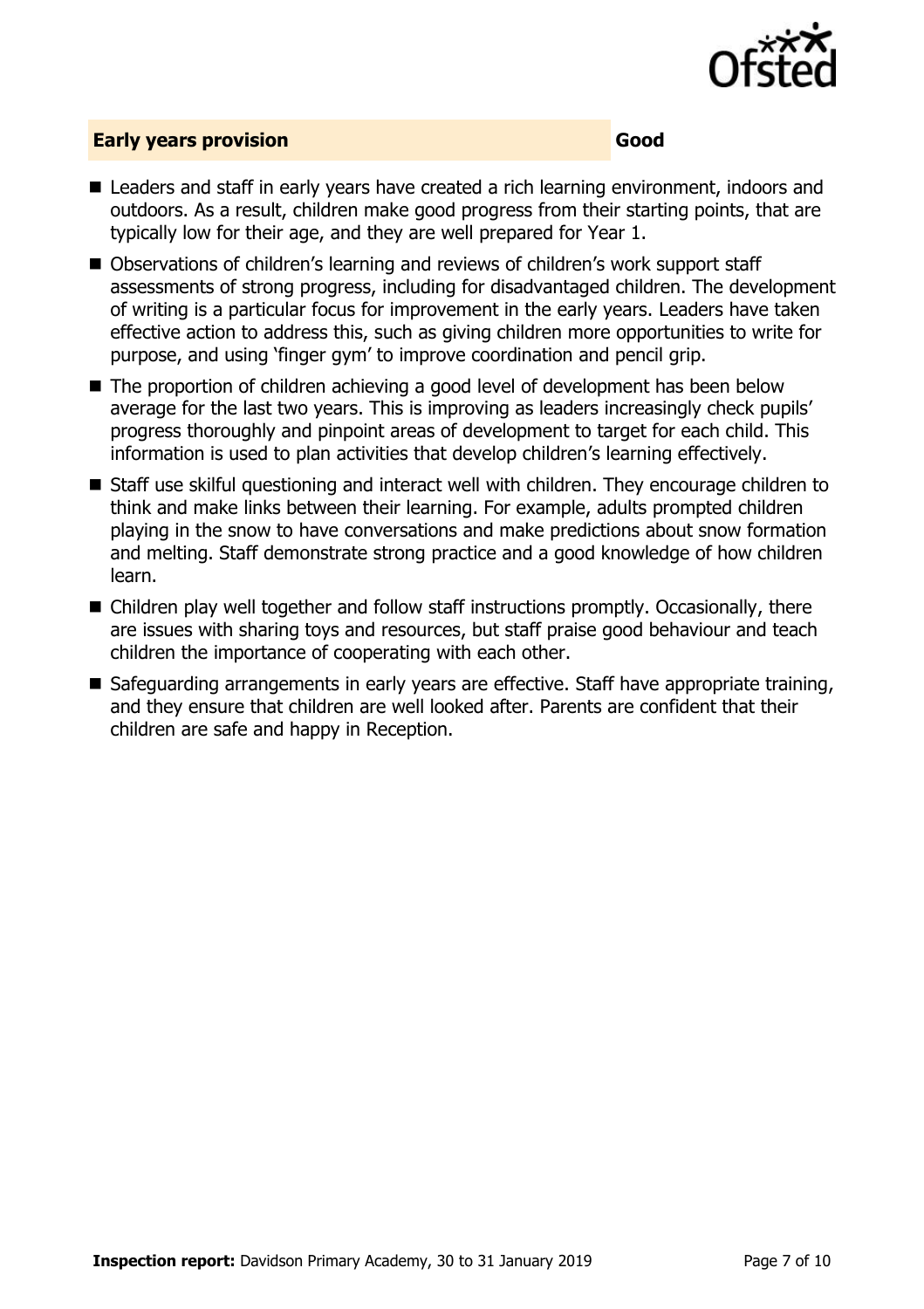

# **School details**

| Unique reference number | 142610   |
|-------------------------|----------|
| Local authority         | Croydon  |
| Inspection number       | 10058825 |

This inspection of the school was carried out under section 5 of the Education Act 2005.

| Type of school                      | Primary                    |
|-------------------------------------|----------------------------|
| School category                     | Academy sponsor-led        |
| Age range of pupils                 | 4 to 11                    |
| Gender of pupils                    | Mixed                      |
| Number of pupils on the school roll | 227                        |
| Appropriate authority               | Board of trustees          |
| Chair                               | <b>Phil Jefferies</b>      |
| <b>Acting Principal</b>             | Farzana Begum              |
| Telephone number                    | 020 8654 1460              |
| Website                             | www.davidsonprimary.com    |
| <b>Email address</b>                | office@davidsonprimary.com |
| Date of previous inspection         | Not previously inspected   |

#### **Information about this school**

- Davidson Primary Academy converted to become an academy school on 1 April 2016. When its predecessor school, Davidson Primary School, was last inspected by Ofsted, it was judged to be inadequate.
- Davidson Primary Academy is part of the Chancery Education Trust. The school has a local governing body, which has delegated responsibilities from the board of trustees.
- The school is an average-sized primary school. The early years provision comprises one Reception class.
- $\blacksquare$  The acting principal took up post in April 2018.
- The proportion of disadvantaged pupils is above the national average.
- The proportion of pupils with SEND is above other schools nationally.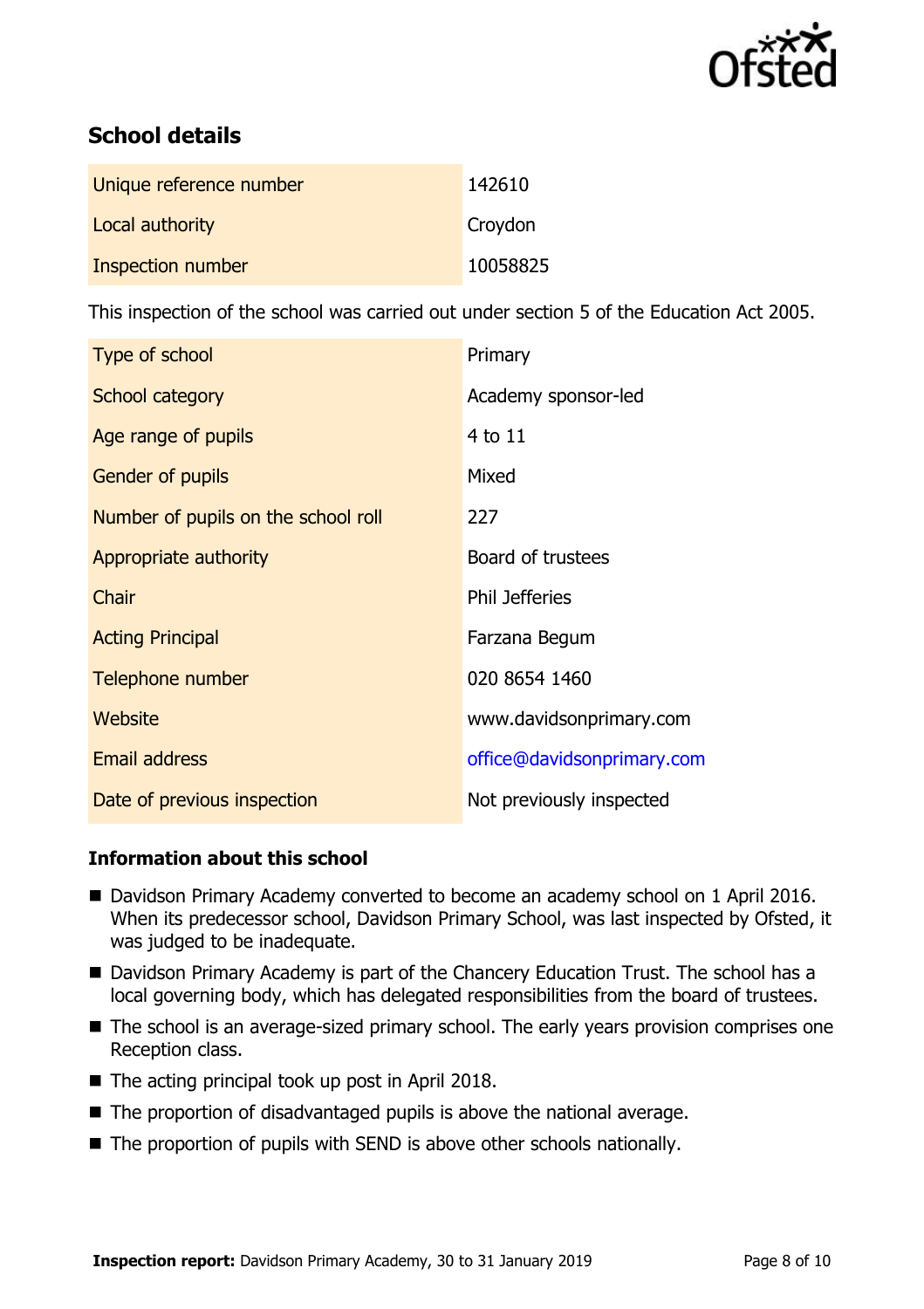

# **Information about this inspection**

- Inspectors visited all classes in the school with school and trust leaders to observe teaching and learning in a range of subjects.
- Meetings were held with school leaders, trust leaders, teaching staff, support staff, different groups of pupils and a representative from the local authority. A discussion was held with two trustees and a governor.
- The inspection team had informal discussions with pupils in lessons and around the school. Inspectors listened to pupils read from Year 2 and Year 5. Inspectors scrutinised a wide range of pupils' books from all year groups and subjects to evaluate progress over time.
- Inspectors reviewed documentation provided by the school, including the school's selfevaluation, development plan, current assessment information, attendance records, behaviour logs and safeguarding information.
- Inspectors considered the 23 responses to Parent View and spoke to some parents at the start of the school day. There were no responses to the staff and pupils' surveys.

#### **Inspection team**

| Jude Wilson, lead inspector | Her Majesty's Inspector |
|-----------------------------|-------------------------|
| James Robinson              | <b>Ofsted Inspector</b> |
| <b>Julie Davey</b>          | Ofsted Inspector        |